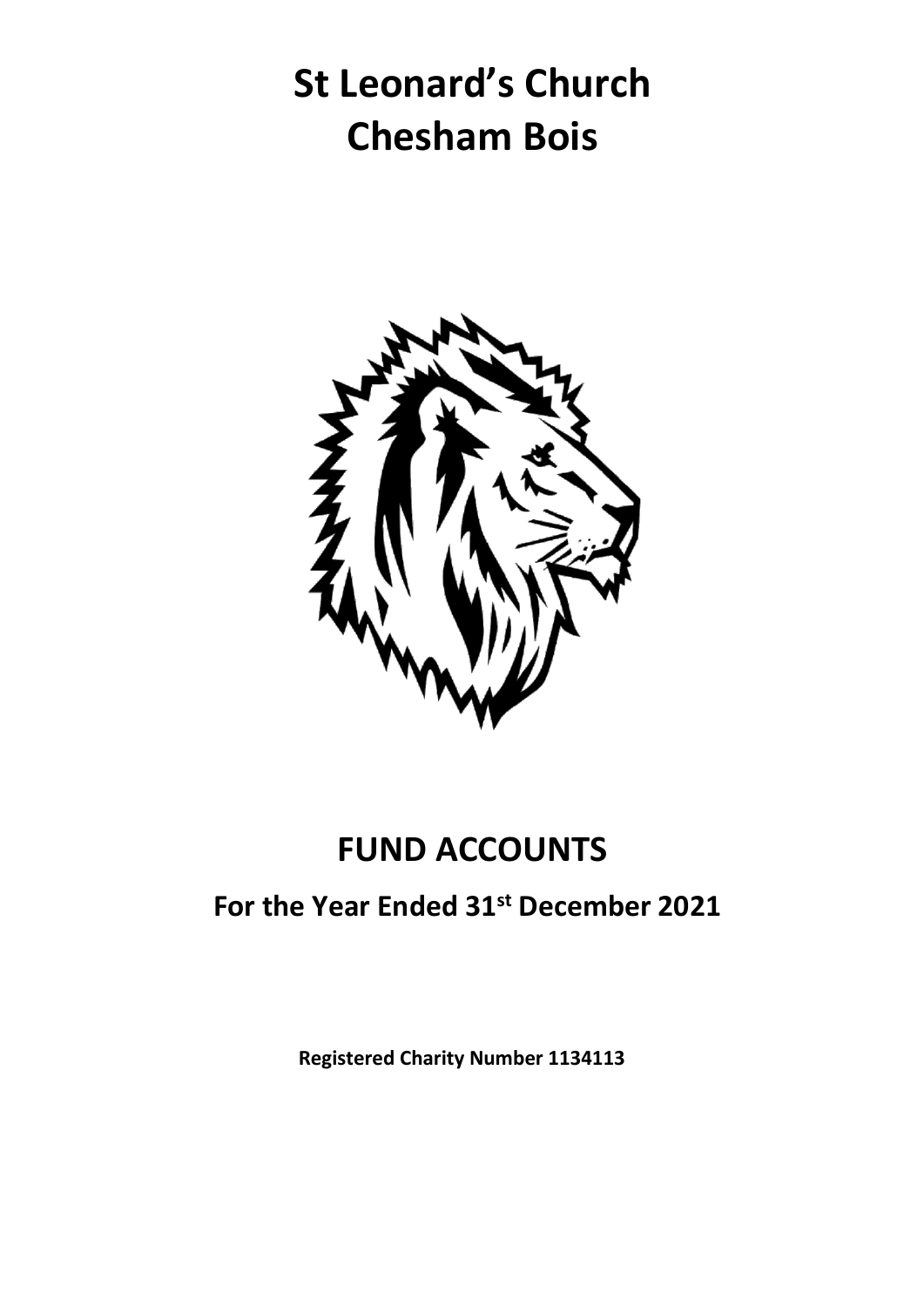#### **CONTENTS**

**PAGES**

| <b>GENERAL FUNDS - with 2022 Budget</b>    | $2 - 3$ |
|--------------------------------------------|---------|
| <b>MISSION FUND</b>                        |         |
| <b>PARISH CENTRE FUND</b>                  | 5       |
| <b>MARYLAND FUND</b>                       | 6       |
| PARISH CENTRE REDEVELOPMENT FUND (PROJECT) |         |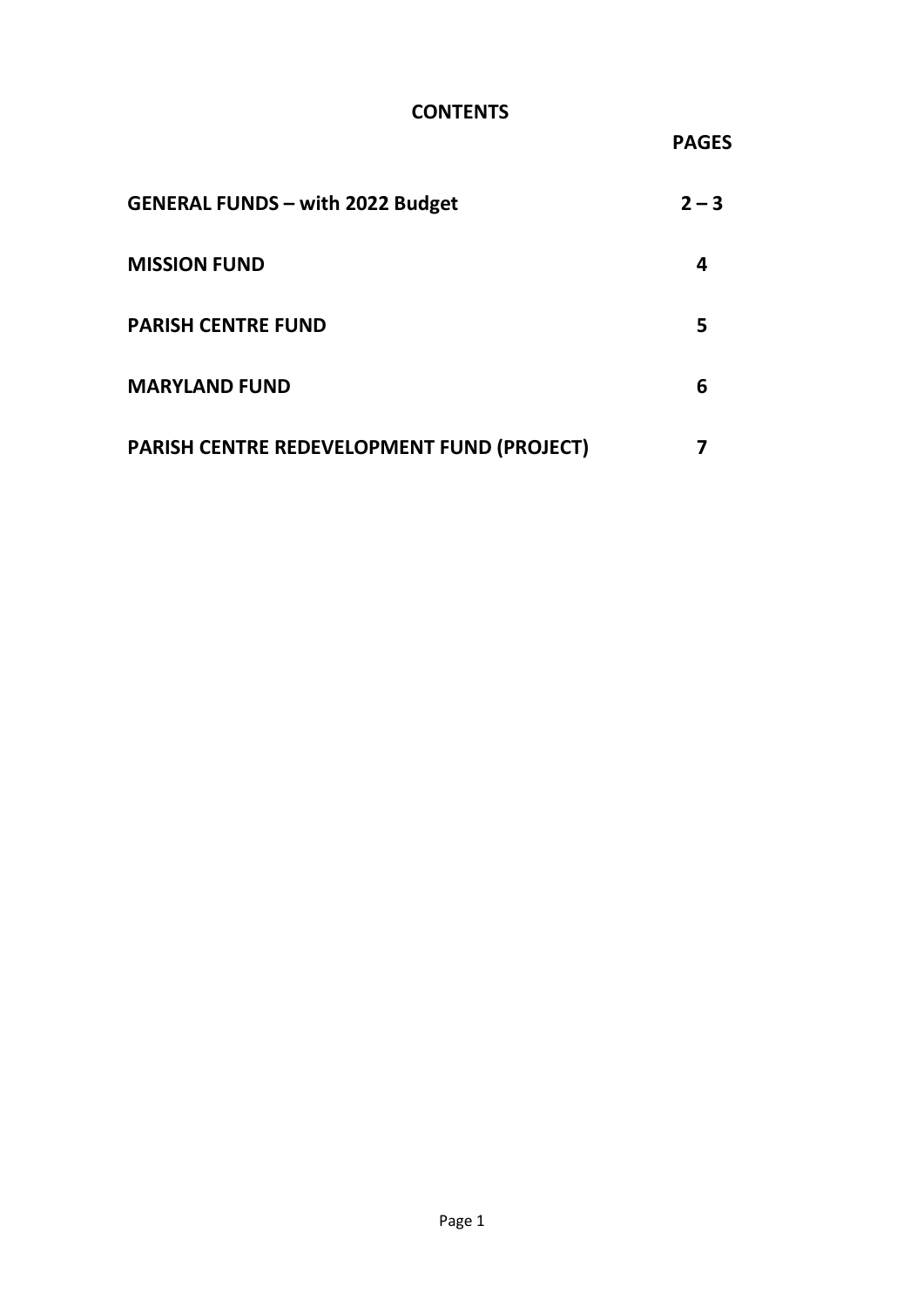#### **GENERAL FUNDS**

|                              | Actual<br>2021 | Actual<br>2020 | <b>Budget</b><br>2022 |
|------------------------------|----------------|----------------|-----------------------|
|                              | £              | £              | £                     |
|                              |                |                |                       |
| <b>Income</b>                |                |                |                       |
| <b>Bankers Orders</b>        | 180,280.82     | 199,123.19     | 171,000.00            |
| Envelopes                    | 2,540.00       | 6,240.00       |                       |
| Collections                  | 357.00         | 848.36         | 1,000.00              |
| Irregular and One-off gifts  | 24,466.00      | 17,150.50      | 21,500.00             |
| Tax Recoverable - Gift Aid   | 33,889.47      | 35,800.47      | 34,500.00             |
| Wedding & Funeral Fees       | 2,285.00       | 1,158.00       |                       |
| <b>Property Rent</b>         | 4,200.00       | 7,200.00       | 2,000.00              |
| <b>Bank Account Interest</b> | 62.22          | 1,185.57       |                       |
| <b>Bookstall</b>             | 56.00          | 88.63          |                       |
| Legacies                     | 33,993.63      |                |                       |
| Donations                    | 518.00         | 750.00         |                       |
| Sundry Income                | 210.00         | 295.00         |                       |
|                              |                |                |                       |
| <b>Total Income</b>          | 282,858.14     | 269,839.72     | 230,000.00            |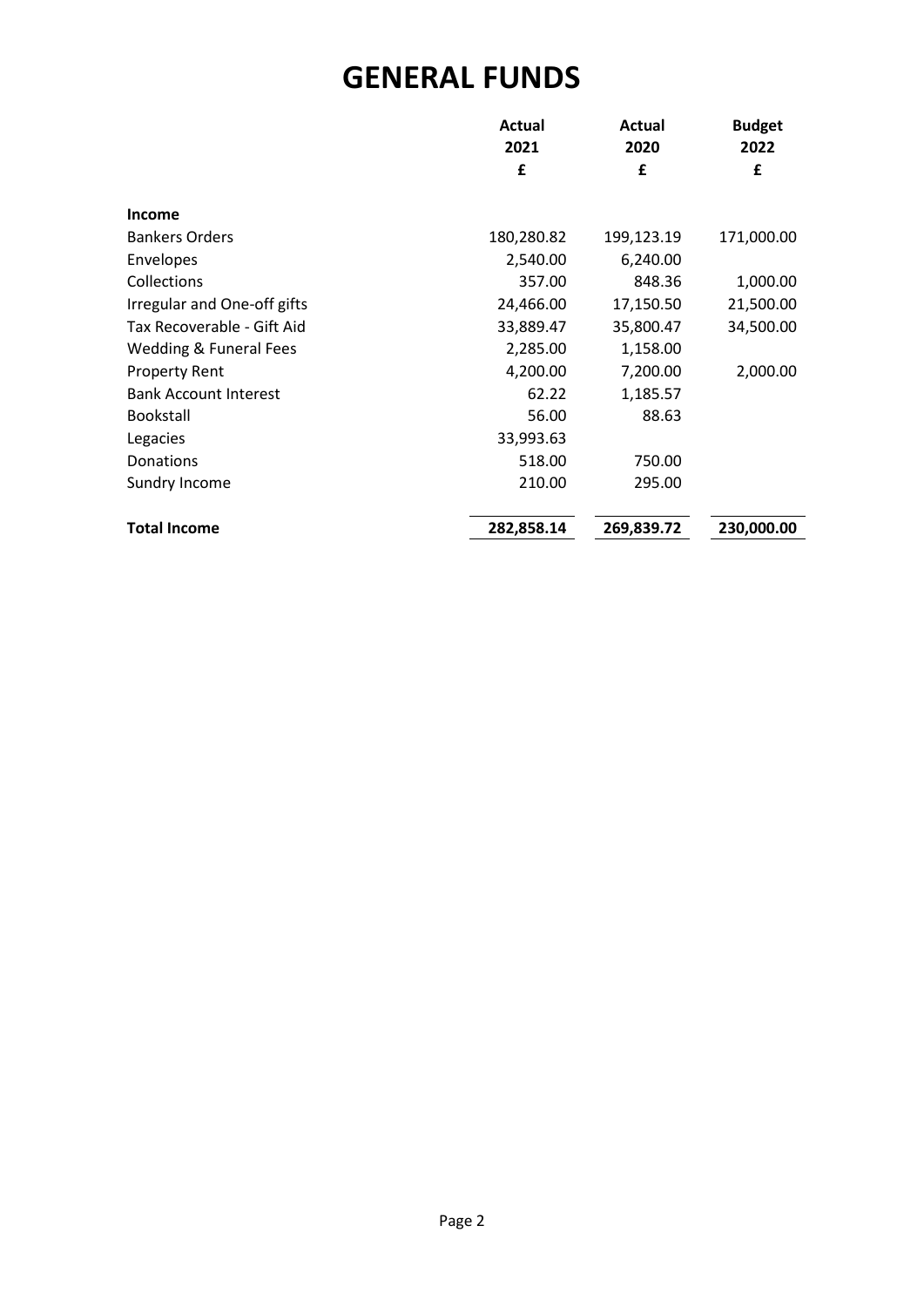#### **GENERAL FUNDS**

|                                          | <b>Actual</b><br>2021 | Actual<br>2020 | <b>Budget</b><br>2022 |
|------------------------------------------|-----------------------|----------------|-----------------------|
|                                          | £                     | £              | £                     |
|                                          |                       |                |                       |
| <b>Expenditure</b>                       |                       |                |                       |
| Parish Share                             | 84,138.53             | 84,630.17      | 83,523.00             |
| <b>Salaries</b>                          | 68,288.89             | 97,917.97      | 76,404.00             |
| <b>Staff Training and Costs</b>          | 1,076.36              | 1,479.48       | 920.00                |
| Housing                                  | 22,604.63             | 24,853.98      | 17,800.00             |
| Youth and Children's Ministry Costs      | 2,986.64              | 2,498.03       | 4,800.00              |
| <b>Rector Expenses and Housing</b>       | 4,257.69              | 2,001.29       | 4,100.00              |
| Chesham Bois School                      | 455.00                | 681.23         | 750.00                |
| Baptisms, Weddings and Funerals          | 1,939.85              | 1,253.78       |                       |
| Alpha and Outreach                       | 257.26                |                |                       |
| <b>Church Utilities and Maintenance</b>  | 13,283.11             | 12,960.80      | 10,690.00             |
| Beacon/External - Rent and Equipment     | 7,521.24              | 7,126.71       | 20,885.00             |
| <b>Hospitality for Services</b>          | 264.14                | 26.50          | 150.00                |
| Rector's Discretionary Fund              |                       | 110.00         | 500.00                |
| Wine, Music, Speakers fees               | 1,131.04              | 387.97         | 1,220.00              |
| Lay Training                             | 129.34                | 348.59         | 500.00                |
| Office Phones, Photocopier and Equipment | 3,228.52              | 4,263.26       | 1,480.00              |
| Office Other                             | 967.42                | 3,762.74       | 900.00                |
| Parish Weekend                           |                       | 480.96         | 5,000.00              |
| <b>Bank Charges</b>                      | 727.35                | 780.73         | 650.00                |
| Insurance                                | 4,557.31              | 4,544.49       | 4,650.00              |
| Independent Examination Fee              | 800.00                | 800.00         | 800.00                |
| Bookstall                                | 177.76                | 358.11         |                       |
| <b>Community Support Gifts</b>           |                       | 4,500.00       |                       |
| Other                                    | 3,151.23              | 3,247.38       | 3,500.00              |
| <b>Mission Transfers</b>                 | 23,352.62             | 24,523.18      | 22,750.00             |
| PC Redevelopment (Project) Transfer      | 17,000.00             | 26,708.30      |                       |
| <b>Total Expenditure</b>                 | 262,295.93            | 310,245.65     | 261,972.00            |
| Surplus/Loss                             | 20,562.21             | $-40,405.93$   | $-31,972.00$          |
|                                          |                       |                |                       |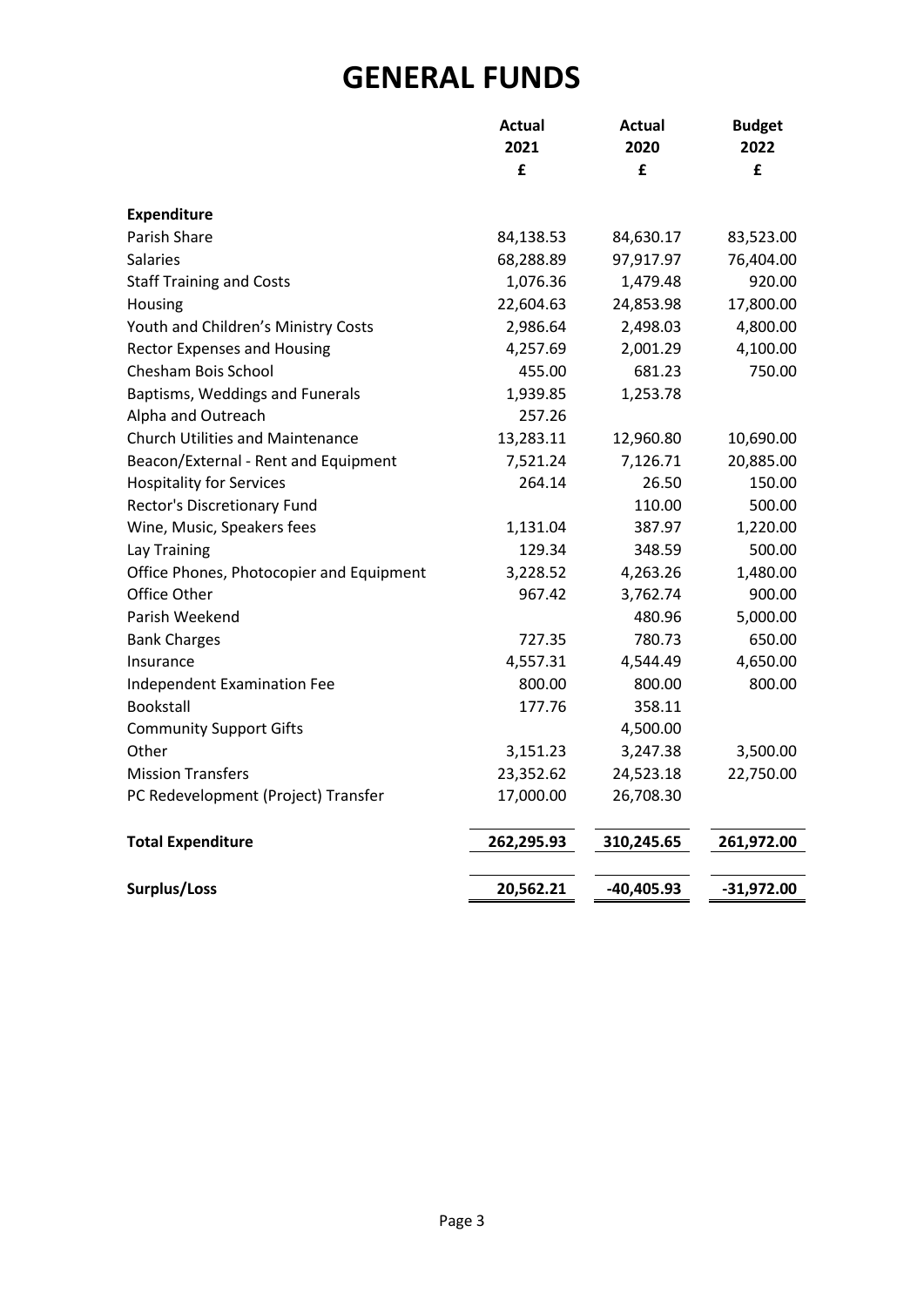#### **MISSION FUND**

|                        |                                           | 2021      | 2021     | 2020      |
|------------------------|-------------------------------------------|-----------|----------|-----------|
|                        |                                           | £         | £        | £         |
| <b>Opening Balance</b> |                                           |           | 31.37    | 9.94      |
| Income                 |                                           |           |          |           |
|                        | Tithe of Giving and Gift Aid              | 24,505.02 |          | 24,801.43 |
| <b>Expenditure</b>     |                                           |           |          |           |
|                        | <b>Frontiers Partner 1</b>                | 3,480.00  |          | 3,480.00  |
|                        | <b>Frontiers Partner 2</b>                | 6,000.00  |          | 6,000.00  |
|                        | Church Missionary Society - Steve Poulson | 3,000.00  |          | 3,000.00  |
|                        | Church Missionary Society - T & V Clare   | 3,000.00  |          | 3,000.00  |
|                        | Tree of Life/Portals                      | 2,750.00  |          | 3,000.00  |
|                        | Lunch Bowl Network                        | 3,000.00  |          | 3,000.00  |
|                        | Oak Church                                | 3,000.00  |          | 3,000.00  |
|                        | Gifts to Individuals                      | 300.00    |          | 300.00    |
|                        |                                           | 24,530.00 |          | 24,780.00 |
| Surplus/Loss           |                                           |           | $-24.98$ | 21.43     |
| <b>Fund Balance</b>    |                                           |           | 6.39     | 31.37     |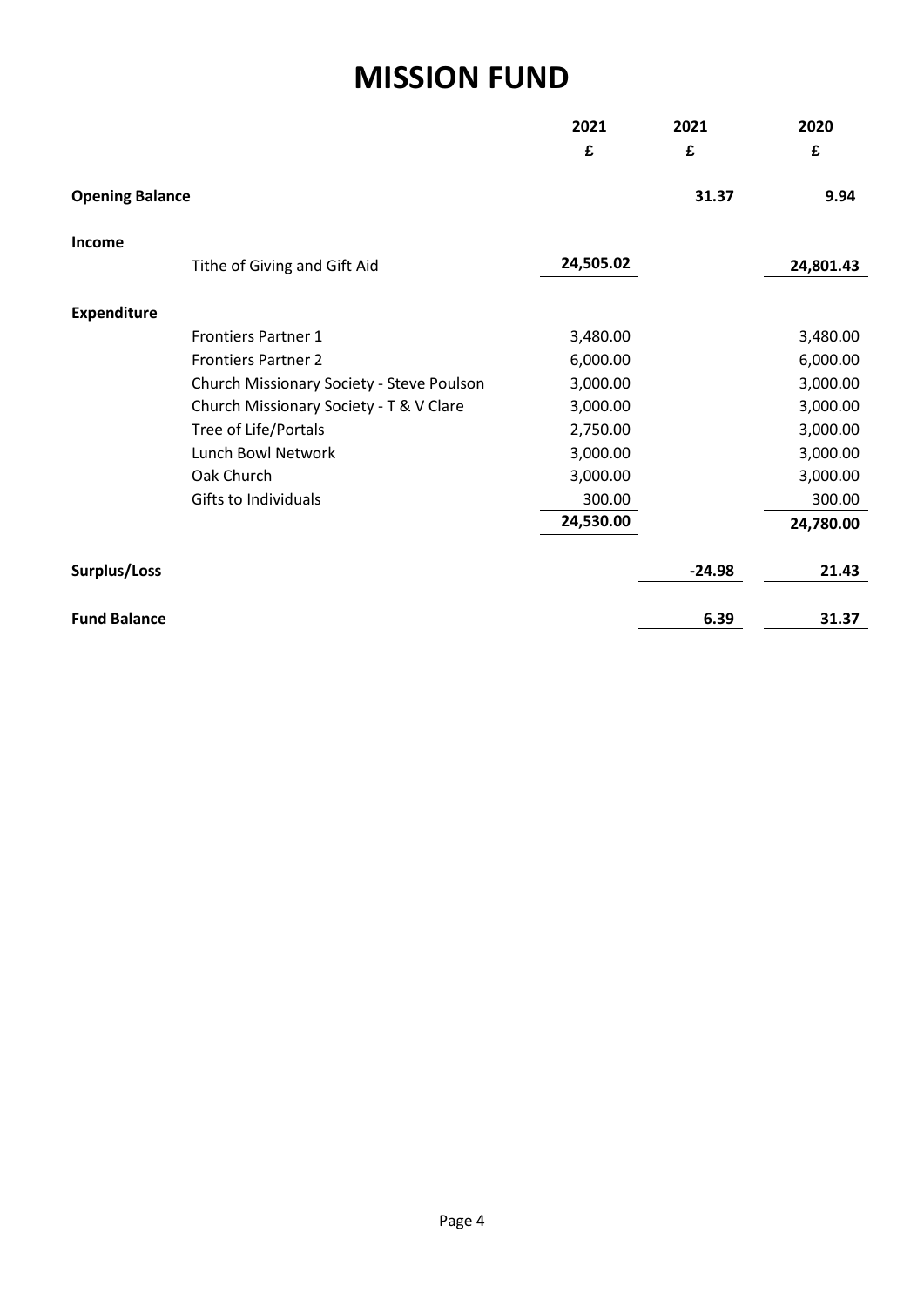#### **PARISH CENTRE FUND**

|                        |                                        | 2021      | 2021         | 2020        |
|------------------------|----------------------------------------|-----------|--------------|-------------|
|                        |                                        | £         | £            | £           |
| <b>Opening Balance</b> |                                        |           | 8,221.78     | 21,518.36   |
| Income                 |                                        |           |              |             |
|                        | Hall Rental - Taylor-Hill Dance School | 1,716.00  |              | 2,808.10    |
|                        | Hall Rental - Maryland                 | 7,641.00  |              | 6,012.00    |
|                        | Hall Rental - Chesham Bois WI          |           |              | 264.60      |
|                        | Hall Rental - Others                   | 727.22    |              | 255.00      |
|                        | Office Rent - CBPC                     | 400.00    |              | 400.00      |
|                        | Electricity - CBPC                     |           |              | 770.86      |
|                        | Utilities refund                       |           |              | 777.13      |
|                        |                                        | 10,484.22 |              | 11,287.69   |
| <b>Expenditure</b>     |                                        |           |              |             |
|                        | Caretaker                              | 4,300.44  |              | 4,481.84    |
|                        | Utilities                              | 5,344.16  |              | 4,691.59    |
|                        | <b>Waste Collection (Biffa)</b>        | 2,147.04  |              | 1,892.51    |
|                        | Pest Control                           | 480.00    |              | 480.00      |
|                        | PHS - Domestic Supplies                |           |              |             |
|                        | Cleaning                               |           |              | 483.60      |
|                        | Personnel Hygiene                      | 598.53    |              | 798.04      |
|                        | TV Licence                             | 159.00    |              | 157.50      |
|                        | PRS PPL (Music)                        |           |              | 343.52      |
|                        | Telephone                              | 246.96    |              | 234.72      |
|                        | Maintenance:                           |           |              |             |
|                        | Grounds                                | 2,154.00  |              | 2,416.00    |
|                        | Electrical                             | 630.00    |              | 1,584.82    |
|                        | <b>Building</b>                        | 1,763.21  |              | 1,359.00    |
|                        | Drainage                               |           |              | 522.00      |
|                        | <b>Fire Services</b>                   |           |              |             |
|                        | Miscellaneous                          | 853.05    |              | 139.13      |
|                        | <b>Boiler Depreciation</b>             | 2,335.20  |              |             |
|                        |                                        | 21,011.59 |              | 19,584.27   |
| Surplus/Loss           |                                        |           | $-10,527.37$ | $-8,296.58$ |
| <b>Transfers</b>       | To PC Redevelopment (Project)          |           |              | $-5,000.00$ |
| <b>Fund Balance</b>    |                                        |           | $-2,305.59$  | 8,221.78    |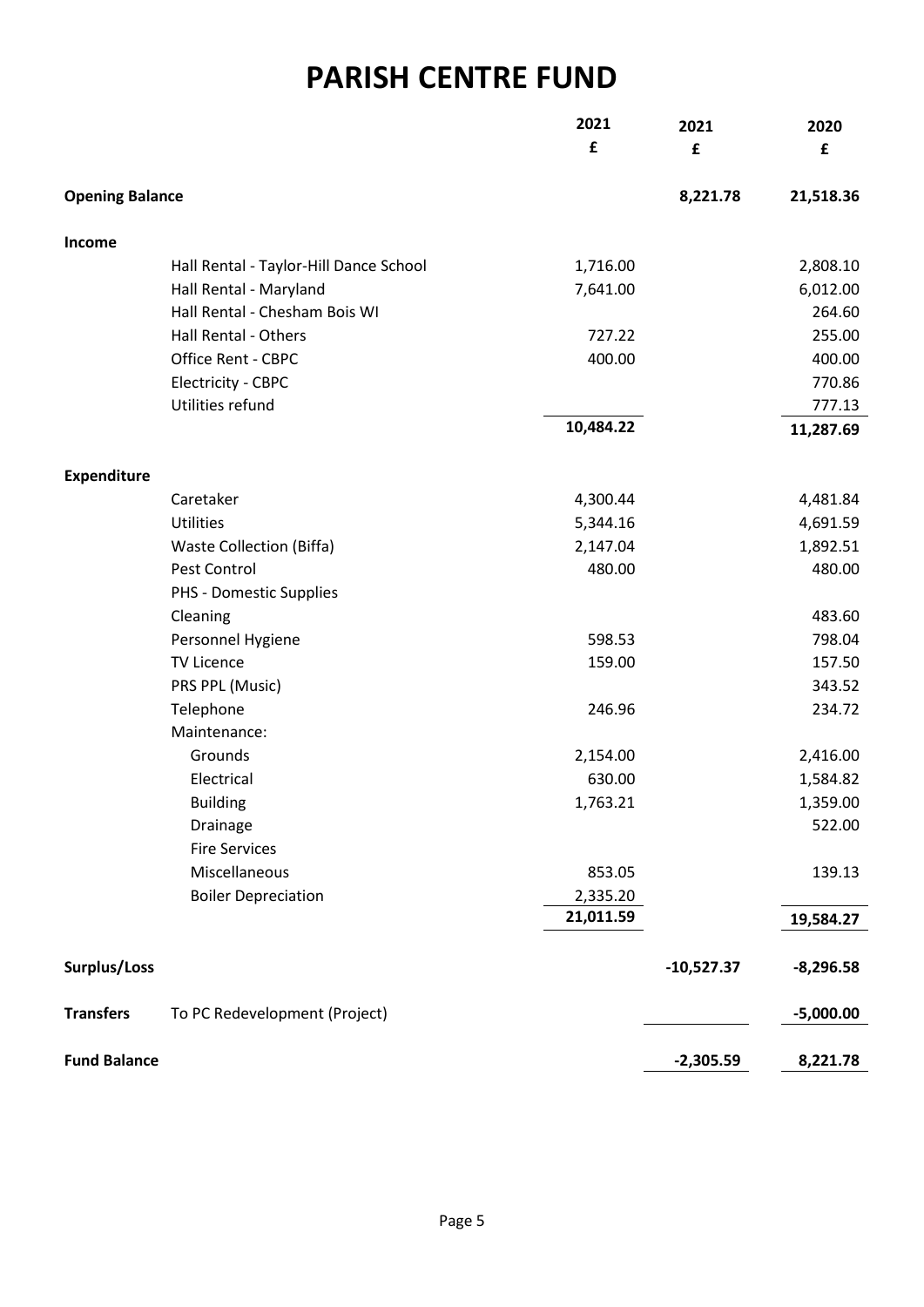#### **MARYLAND FUND**

|                        |                                          | 2021      | 2021        | 2020        |
|------------------------|------------------------------------------|-----------|-------------|-------------|
|                        |                                          | £         | £           | £           |
|                        |                                          |           |             |             |
| <b>Opening Balance</b> |                                          |           | 1,614.32    | 4,308.71    |
| Income                 |                                          |           |             |             |
|                        | Fees/Funding                             | 57,364.40 |             | 82,522.80   |
|                        | Fundraising                              | 333.50    |             |             |
|                        | Sale of photos, uniform etc              | 151.80    |             | 77.00       |
|                        | Donations                                | 902.25    |             | 1,007.50    |
|                        | Grants                                   | 1,400.00  |             |             |
|                        | Interest                                 |           |             |             |
|                        |                                          | 60,151.95 |             | 83,607.30   |
| <b>Expenditure</b>     |                                          |           |             |             |
|                        | Wages                                    | 56,650.31 |             | 74,124.64   |
|                        | Rent and Insurance                       | 8,276.56  |             | 6,634.86    |
|                        | <b>Equipment and Supplies</b>            | 1,461.58  |             | 2,160.53    |
|                        | <b>Staff Training &amp; Certificates</b> | 28.00     |             | 93.00       |
|                        | T'shirts, photos etc                     | 23.18     |             | 93.55       |
|                        | Other                                    | 1,609.86  |             | 3,108.94    |
|                        | <b>Bank Charges and Interest</b>         | 99.72     |             | 86.17       |
|                        |                                          | 68,149.21 |             | 86,301.69   |
|                        |                                          |           |             |             |
| Surplus/Loss           |                                          |           | $-7,997.26$ | $-2,694.39$ |
|                        |                                          |           |             |             |
| <b>Fund Balance</b>    |                                          |           | $-6,382.94$ | 1,614.32    |